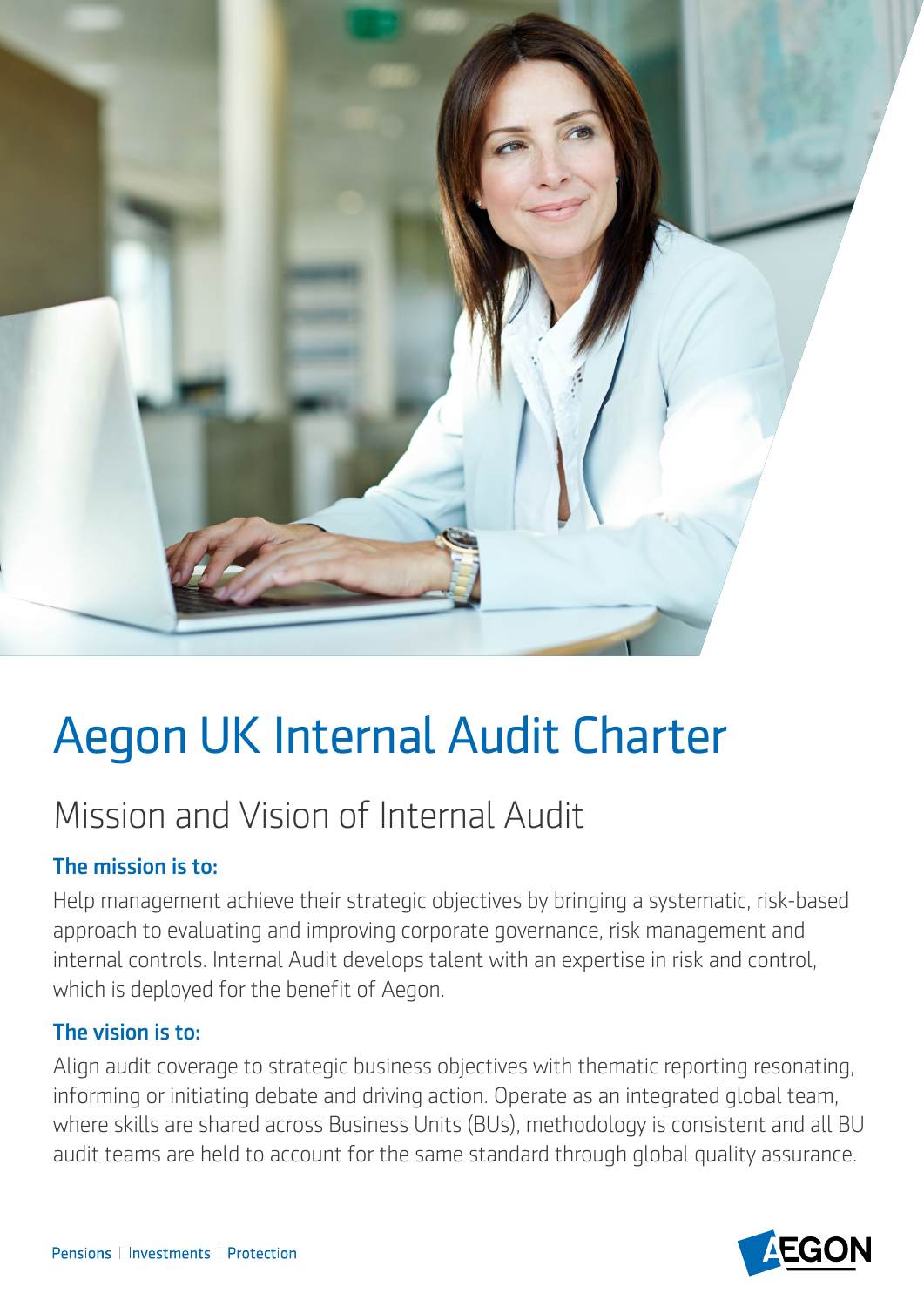# 1. Purpose of the Charter

The purpose of this Charter is to define the nature, role, responsibilities, status and authority of the Internal Audit Function ("Internal Audit") within Aegon UK.

# 2. Ownership, Maintenance and Authorisation of the Charter

The owner of this Charter is the Chief Internal Auditor (UK) (referred to as Chief Internal Auditor UK or CIA UK). This Charter is derived from the Aegon NV Charter which is owned by the Global Chief Audit Executive (Global CAE) and approved by the Audit Committee of the Supervisory Board of Aegon N.V. The Aegon UK Charter explains the application in Aegon UK. It will be reviewed annually by the CIA UK following updates to the Global Charter and updated as required. The Aegon UK Group Audit Committee (Audit Committee) will approve this Charter.

# 3. Objective of Internal Audit

Aegon's Internal Audit Function assists management in protecting Aegon's assets, reputation and sustainability by independently and objectively evaluating the design, implementation and efectiveness of internal controls, risk management and governance processes.

The purpose of Internal Audit is to systematically evaluate the Aegon control environment. The activities of Internal Audit consist of, but are not limited to, assessing the combined efectiveness of governance, organization, policies, procedures, and systems. Examples may include strategy, culture, finance, performance, compliance, system security, and due diligence engagements.

Internal Audit may provide consulting services where the nature and scope of the services are agreed with the service requestor. These should fit the nature of Internal Audit and not interfere or confict with the independence and objectivity of Internal Audit. The consulting services intend to add value and improve Aegon's governance, risk management, and control processes without assuming any management responsibility by the internal auditors.

Examples include counseling, advice, facilitation, and training. In order to act upon Aegon´s purpose, the services provided by Internal Audit need to be aligned with Aegon's strategy and business objectives.

 activities. Opportunities to strengthen the existing management control environment, efectiveness and Aegon's reputation may be identifed during all of its

# 4. Authority and Role

#### Role of Management

Management is responsible for the design, implementation and operation of a governance and control framework which supports the achievement of strategic business objectives. As part of that, management must support the establishment and operation of Internal Audit that meets the requirements as set out in this Charter.

#### Authority

Internal Audit derives its authority from the Group and BU Boards and is authorized to examine the internal controls, risk management and governance processes in all areas of Aegon.

Internal Audit is authorized to have full, free, and unrestricted access to all Aegon records, functions, physical properties, and personnel, including where appropriate outsourced operations, within a reasonable period of time of making the request. Any limitation in the scope of Internal Audit as a function needs to be disclosed to – and discussed with – the Aegon UK Group Audit Committee. Local laws and regulations will apply regarding the attainment of any records required.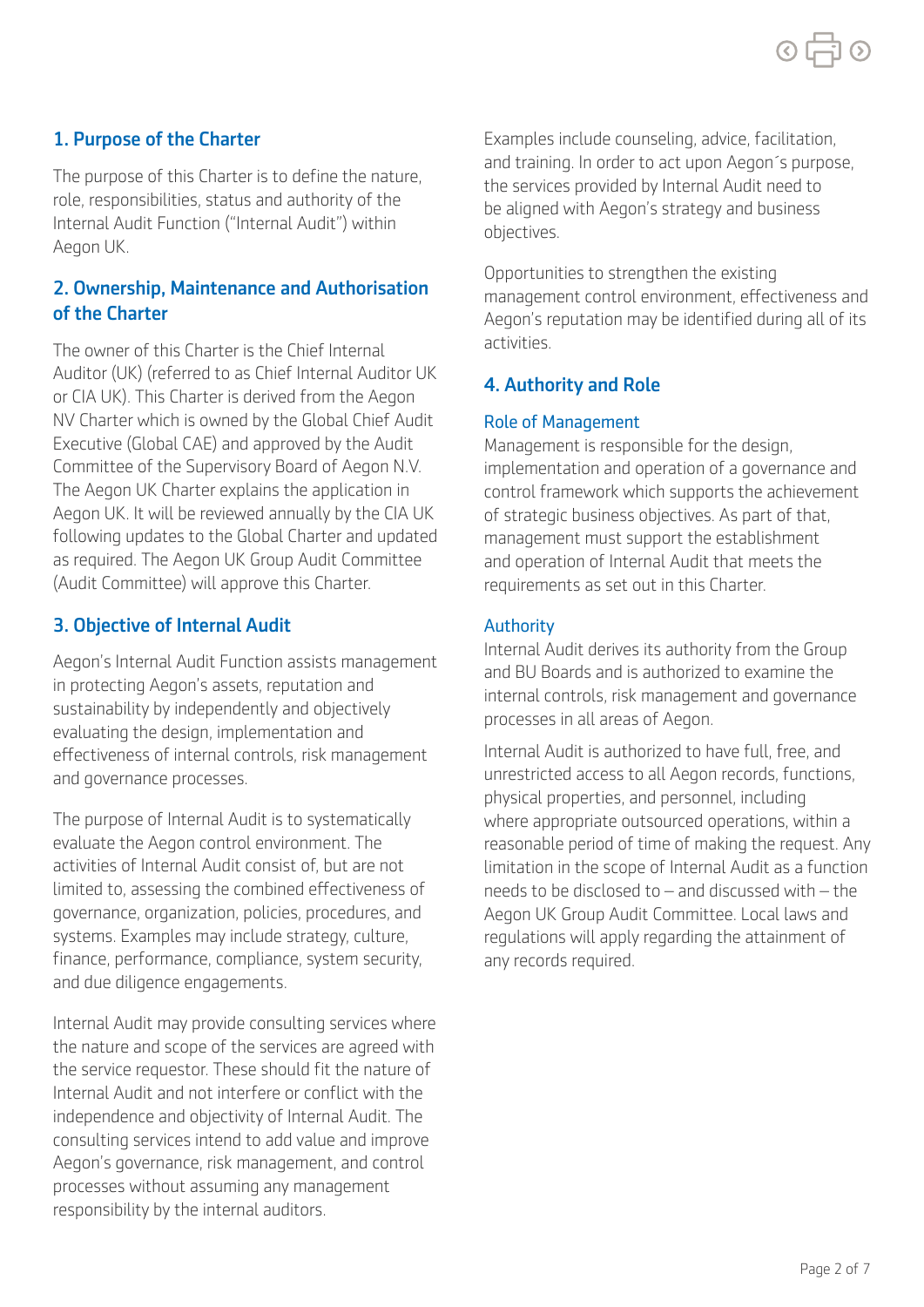# 5. Scope of Aegon UK Internal Audit



The Aegon UK (AUK) Internal Audit team provides assurance for all regulated legal entities to their relevant responsible Committees as detailed below:

AUK Group Audit Committee – this covers Scottish Equitable Plc, Cofunds Ltd and Aegon Investments Ltd.

Aegon Investment Solutions Limited (AISL) Board – for AISL Ltd

Origen Board – for Origen Financial Services Ltd

# 6. Reporting & Escalation

To ensure the appropriate infuence, authority, independent position and, direct access to the appropriate parts of the organization the CIA (UK) has an escalation path and primary reporting line to the Chair of the Aegon UK Group Audit Committee. In addition, the CIA (UK) has an escalation path and reporting line to the Global CAE and a reporting line to the Aegon UK CEO.

# 7. Governance

The risk governance structure of Aegon is documented in the Global Risk Management Charter. An important element is the establishment of Aegon's risk tolerance at the Group level and managing the actual risk profile in line with Aegon's risk tolerance.

# Three Lines model – Position of Internal Audit

Aegon's approach to risk management will follow the enterprise-wide principle of three lines– 1) risk ownership, 2) risk management and compliance, and 3) independent assurance.

The first line is the business and consists primarily of the risk owners. The second line facilitates risk management by developing, maintaining, and overseeing compliance with group-wide risk governance, risk tolerances, risk policies and risk methodology, which are applicable to all businesses for which Aegon has operational control. The third line, Internal Audit, provides independent assurance opinions on the adequacy and efectiveness of the systems of internal control, risk management and governance.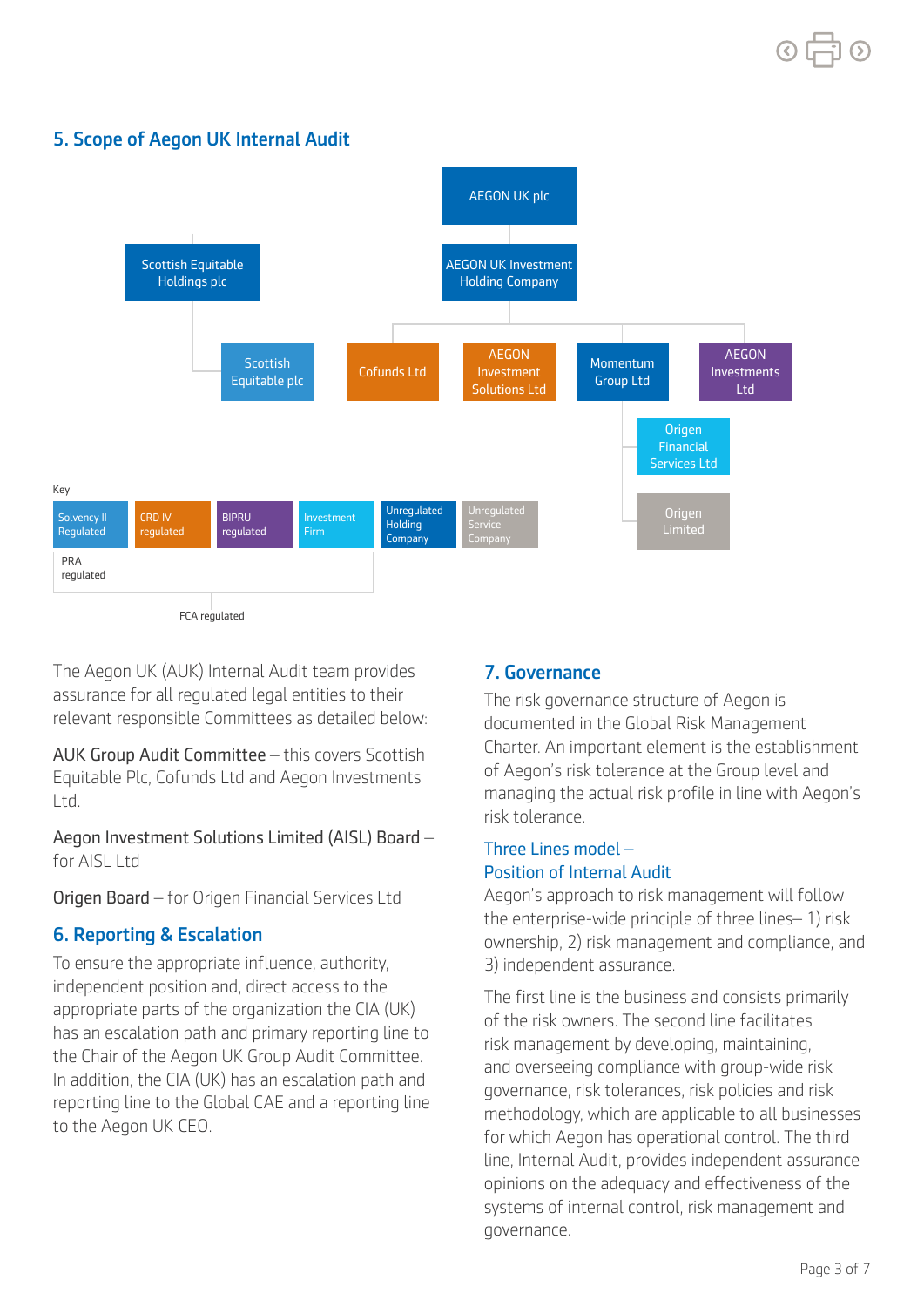Based on the assurance opinions, Internal Audit recommends improvements which are agreed with management and pursues corrective actions on identifed issues until implementation.

## Positioning of Internal Audit in the Organization

Internal Audit is independent of senior management, which has responsibility for the first and second lines.

Internal Audit is not responsible for any management decisions or activities. This positioning enables Internal Audit to provide independent assurance opinions on the efectiveness of the systems of internal control, risk management and governance.

via the Remuneration Committee. The independence of Internal Audit is also embedded through the authority to appoint or dismiss the Aegon CIA UK. The Chair of the Audit Committee appoints and dismisses the CIA UK in consultation with the Global CAE. Such decisions will be submitted to the Aegon AUK Group Audit Committee for approval. The performance evaluation and remuneration of the CIA UK is determined by the Aegon UK Group Audit Committee with awards paid

Internal Audit must not participate in any activity or relationship that has the potential to impair its objectivity and must avoid conficts of interest. Where such a confict occurs, Internal Audit must report this to the Audit Committee Specifically. internal audit staff recruited from the business must not audit an area for which they were previously responsible until a period of at least 12 months has passed.

# **Committees**

The CIA UK shall meet periodically with the Aegon UK Group Audit Committee to report activities since the previous meeting including significant audit findings, future activities relating to regular audits and special projects, acts of fraud, theft or misconduct, and other matters believed to be of sufficient magnitude and importance. Additionally, the CIA UK meets privately with the AC, as part of the periodical Internal Audit update provided to the AC. If deemed necessary, the CIA UK is also entitled to request their respective Chair of the AC to convene a meeting of the AC.

The CIA UK is authorized to communicate directly in confidence to the AC of Aegon UK and key members of management AUK level, including but not limited to the CEO, Chief Financial Officer, Chief Risk Officer, General Counsel and Compliance Officer. However, findings will normally be reviewed and discussed with appropriate Aegon management before being taken to Aegon senior management and the AC.

# 8. Responsibilities of Internal Audit

### General Overview

To realize the objective of the function, Internal Audit supports the Management Board (MB), EB, SB and BU ACs to evaluate and improve the control environment, facilitates the business in pursuing actions to improve the control environment and to challenge/monitor and independently evaluate the effectiveness of controls, risk management and governance. This includes the following responsibilities at Group level and BU level:

- Prepare and execute a risk-based audit plan which is approved by the MB, BUs' ACs and the AC of Aegon N.V. (below referred to as "the AC").
- Execute audits on the functioning of the first and second lines.
- Identify, and agree with management, opportunities to improve internal controls, risk management and governance processes and verify that such improvements are implemented within a reasonable period of time. Ensure that these are brought to the attention of the AC, as appropriate.
- Assist in the investigation of significant suspected fraudulent activities within Aegon or conduct special reviews or consulting which may not usually be included in the scope of Internal Audit and notify the AC of the results of these activities.
- Issue periodic reports to respective management and the AC, summarizing the progress and results of the annual audit plan, as well as on the sufficiency of Internal Audit resources.
- Provide periodic reporting on issue and action tracking based on consistent Management Information.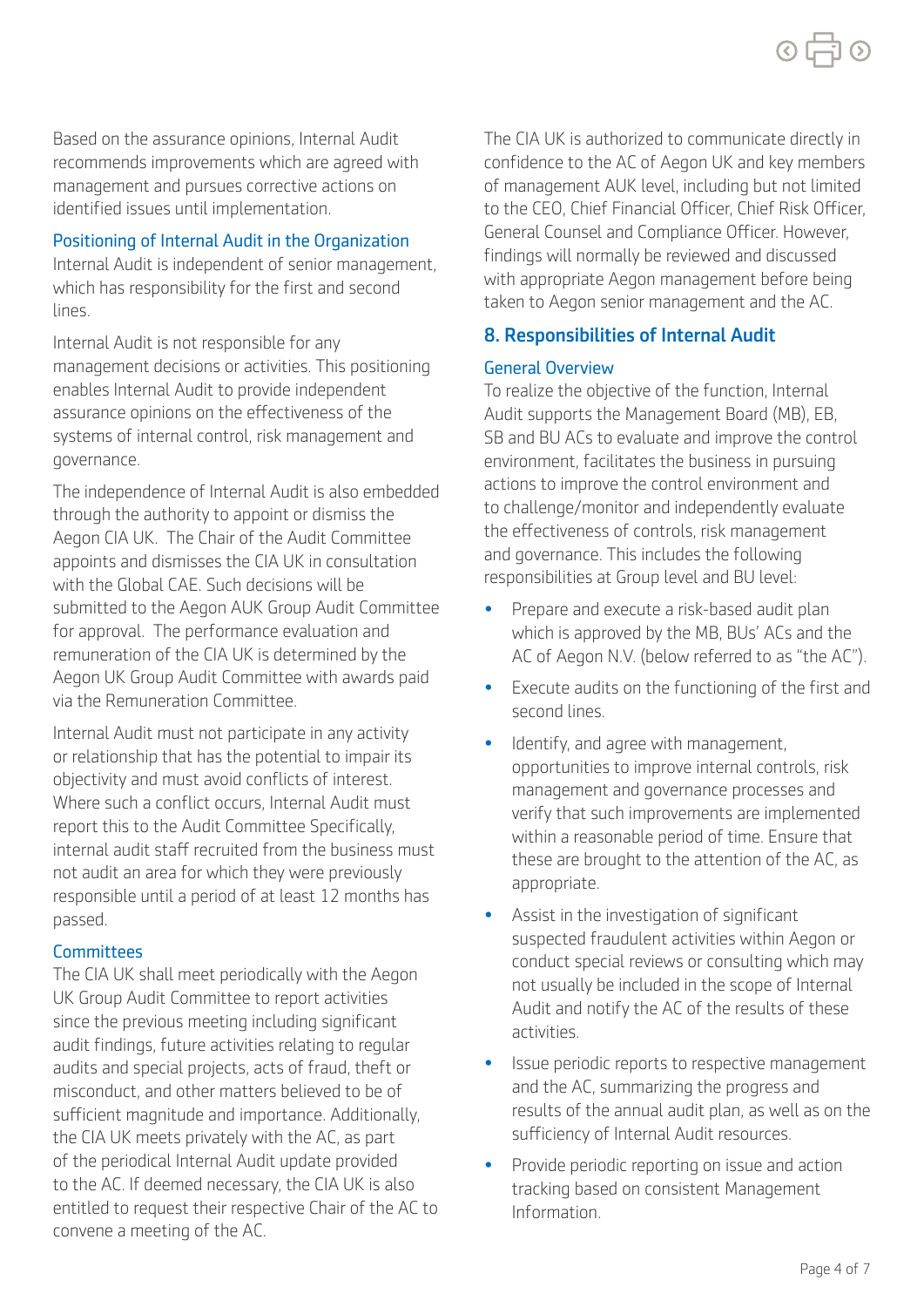Page 5 of 7

- Ensure the AC is kept informed of emerging trends and successful practices in internal auditing.
- Consider the scope of work of the external auditors, regulators, and compliance and risk management teams, as appropriate, for the purpose of providing optimal audit coverage to the organization at a reasonable overall cost.
- Coordinate and work together with other control and monitoring functions (e.g. Risk Management, Compliance, and external auditors).
- On Group level promptly report any major problem or incident which could significantly impact the risk profile or financial position of Aegon to the EB and the AC.

### Organization and People

In order to meet the objectives of the function, the Global CAE will have the following responsibilities relating to resourcing, adequate staffing, skillset and operation of the function:

- Establishment of any new Internal Audit Department across Aegon, including Joint Venture audit teams. The teams should have appropriate professional skills and knowledge to effectively execute their tasks.
- The development, maintenance, and coordination of the overall Group Internal Audit talent management and succession plan.
- Maintaining consistency in the Global Internal Audit methodology and practices utilized.
- The Chair of the Aegon UK Audit Committee appoints and dismisses the Chief Internal Auditor (UK) in consultation with the Global CAE. Such decisions will be submitted to the Aegon AUK Group Audit Committee for approval.

# Reporting by AUK Internal Audit Department

The following activities, while not exhaustive, outline the involvement or approval of the Global CAE in the AUK Internal Audit Department:

• Annual objectives setting and performance assessments of Aegon UK's CIA including corresponding remuneration and bonuses.

- Report on the outcome of the annual budget process as well as periodic reporting on the usage of the budget.
- Audit department risk assessment and progress on the (semi-)annual audit plan.
- Timely review of any significant changes to the audit plan that impact the delivery against the original commitments (e.g. unplanned management requests added, deferrals of audit projects, etc.).
- Promptly report any major problem or incident within the UK or the audit team which could significantly impact the risk profile or financial position.
- Sharing of knowledge in Subject Matter Expert areas in order to achieve benefits of scale or make more efective use of expertise.
- Provide a skills and competencies overview of AUK team members and identify and communicate any potential resource gaps. Minimum requirements are set for on-boarding and continuing development of staff.
- Any significant staffing or structural audit changes including but not limited to changes in budgeted headcount and decisions regarding material outsourcing and ofshoring of audit activities. Outsourcing of Internal Audit activities could alleviate temporary resourcing constraints. In case external resources will be engaged to a diferent scale or extent than anticipated in the audit plan, this will be approved by the Global CAE.
- Reporting on any significant deviation from the role or primary responsibilities as outlined in this Charter. New activities outside the responsibilities of this Charter, or those presenting a real or perceived threat to independence, must be considered by the Global CAE and AUKs' CIA and reported to the Aegon N.V. and AUK ACs.
- Maintain a Quality Assurance Improvement Program, and report on its progress.

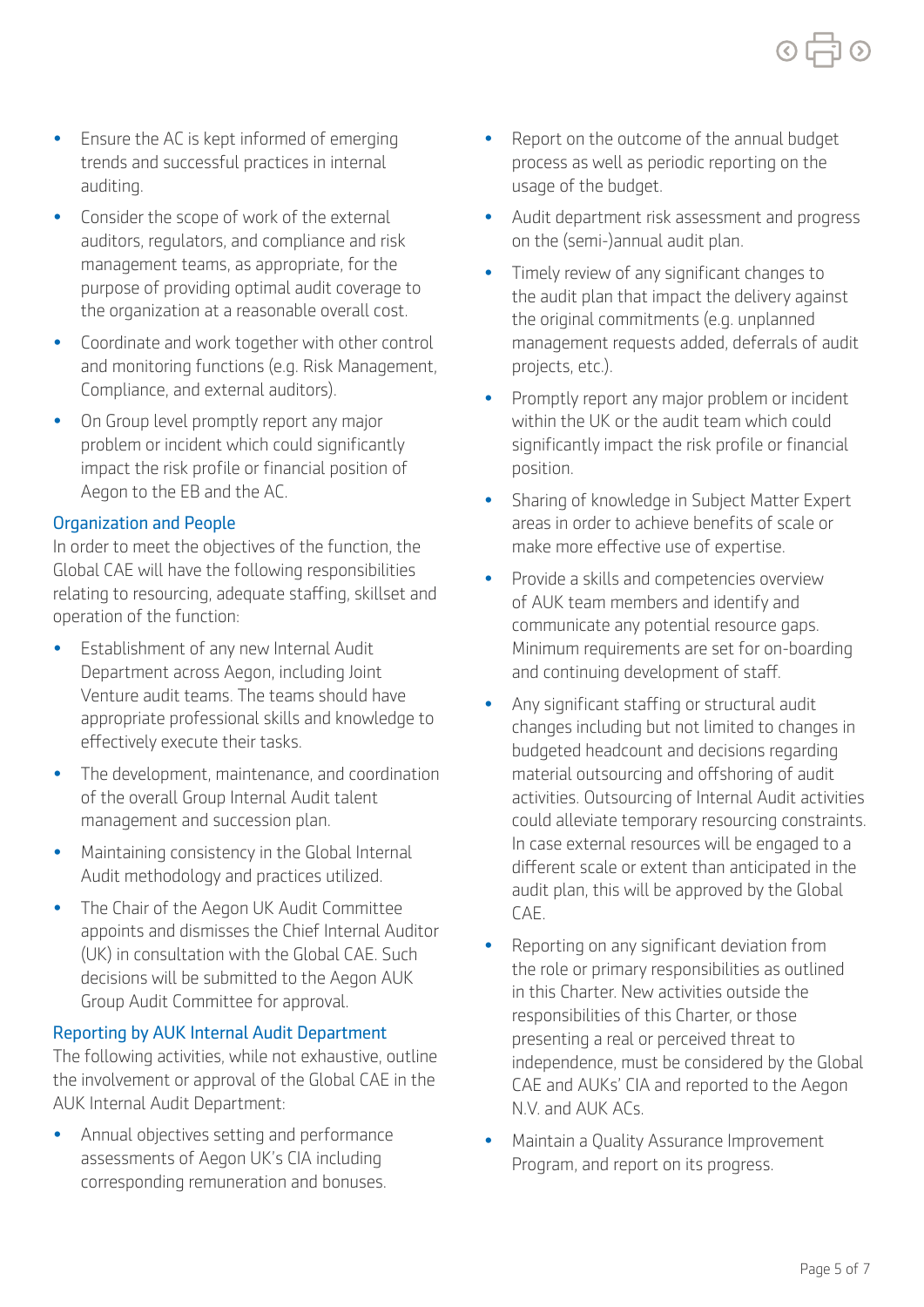The activities listed above are not intended to be all inclusive and will be updated as new items need to be considered. To ensure the needs of the AC of Aegon N.V. are met, certain information will need to be provided in a consistent manner as established by the Global CAE. The Global CAE will also periodically participate in various BU AC meetings and need to receive advance copies of AC materials.

# AUK Internal Audit Departments – Responsibilities

The AUK CIA has the following responsibilities relating to resourcing and adequate staffing and skillset of the AUK Internal Audit department:

- Annual objectives setting and performance assessments of AUK audit team members and corresponding remuneration, including bonuses.
- Appointment or removal of AUK audit team members.
- Ensure adequate resourcing of AUK audit teams to effectively execute their tasks.
- Promptly report any major problem or incident within the AUK audit team to AUK management, the AC and the Global CAE

# Global IT Audit

Due to the specialist nature of skills, Global IT Audit resources are organized as a Shared Service. The resource is operated as a pool, with specialist skills located in Corporate Center and the remaining staf are based in BUs.

IT Audit works closely with the AUK audit team to deliver IT Audit Services. To fulfill this role, the Global IT Audit Director is required to be engaged in core aspects of the AUK operations. This is similar to the Global CAE engagement with the AUK, and specifically requires:

• The Global IT Director is responsible for strategic resourcing including involvement in the appointment and removal of IT Audit staf, sourcing, capability development, performance assessment and training of the IT audit function. This is a joint responsibility where IT audit staff is located in a specific BU.

- The Global IT Audit Director is, together with the AUK CIA, jointly responsible for developing the IT elements of the AUK audit plan as well as the execution of IT audits and integrated audits at AUK.
- The Global IT Audit Director sets the competency framework and training curriculum for IT Audit staf.
- Certain distribution rules are applied to audit reports involving IT issues, which are set by the Global Internal Audit Methodology.

# 9. Additional Notes

# Professional Practice

 Aegon UK also complies with the UK CIIA Code. AUK Group Internal Audit complies with the audit methodology as set out in the Group Internal Audit Manual (GIAM). The GIAM complies with the International Professional Practices Framework of the Global Institute of Internal Auditors. In addition, The UK CIIA Code is a framework considered to be best practice for effective Internal Audit in Financial Services. Further, the Aegon UK Chief Internal Auditor is subject to the UK Senior Managers and Certifcation Regime and is Senior Manager Function (SMF)5 for Cofunds ltd and Scottish Equitable plc.

# Independence and Objectivity

Internal Audit avoids any confict of interest and does not execute any operational duties for Aegon and auditors will not review a business area or function in which they have had any management or operational responsibility in the last 12 months or are otherwise conficted. When performing consulting services, Internal Audit maintains objectivity and must not assume management responsibility.

The Global and BUs' CAEs will confrm annually the organizational independence to their respective ACs. If the Global or BU's CAEs determine that independence or objectivity may be impaired, in fact or appearance, the details of impairment will be appropriately disclosed.